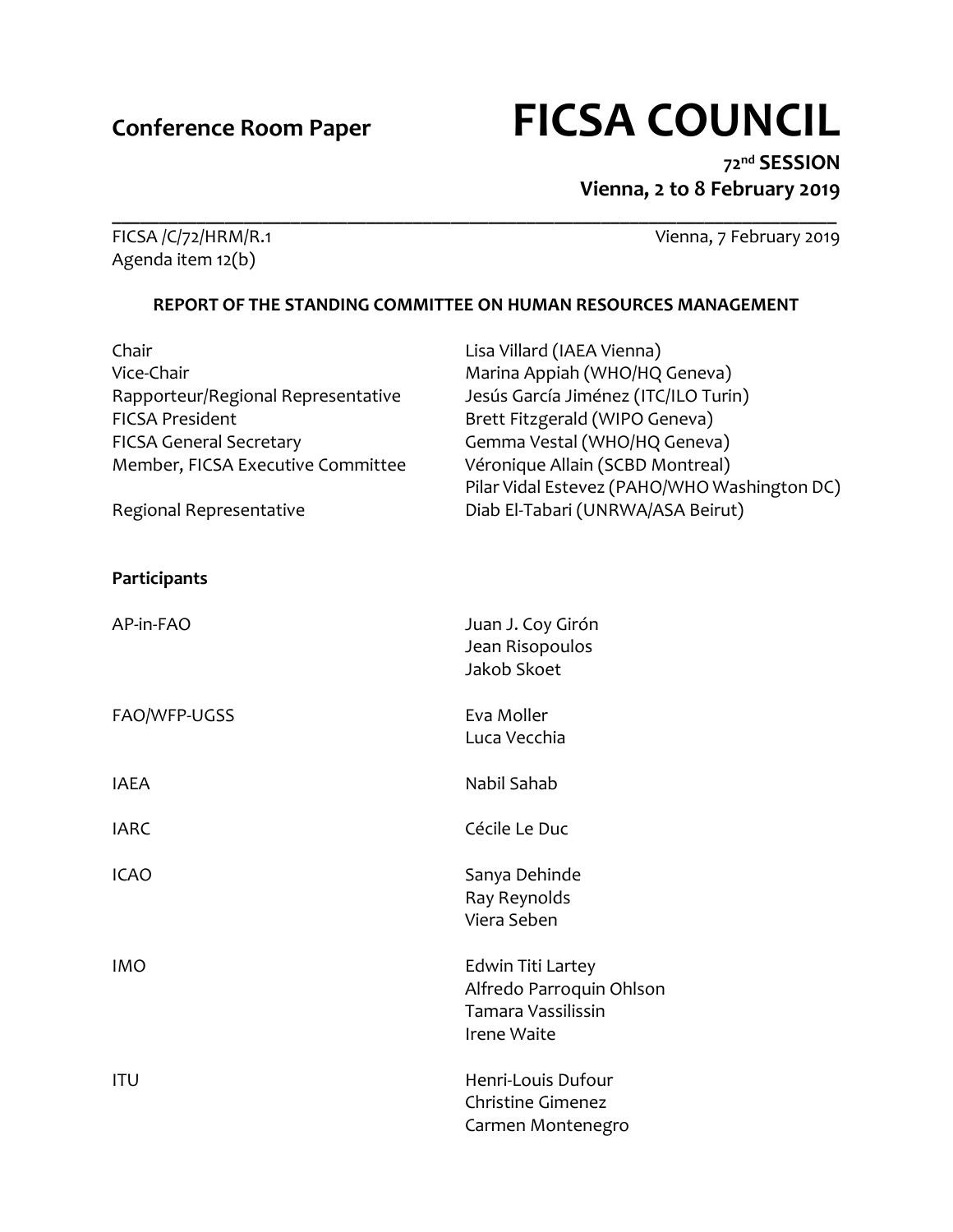| <b>OSCE</b>                          | Michèle Schmiedl<br>Nizar Zaher                      |
|--------------------------------------|------------------------------------------------------|
| <b>UNAIDS</b>                        | Tanya Quinn-Maguire<br>Andrea Palazzi                |
| <b>UNESCO</b>                        | Elia Matias                                          |
| <b>UNFCCC</b>                        | Santhosh Thanjavur Prakasam                          |
| <b>UNGSC</b>                         | Paola De Mauro<br>Cosimo Lunedi<br>Vito Musa         |
| UNRWA/ASA                            | Daoud Korman                                         |
| <b>UPU</b>                           | <b>Birahim Fall</b><br>Franck Landauer               |
| WHO/AFRO Brazzaville                 | Simplice Ntsiba Namouna<br>Christian Pethas-Magilad  |
| WHO/EURO Copenhagen                  | Oleksandr Martynenko                                 |
| WHO/HQ Geneva                        | Evelyn Kortum                                        |
| WHO/SEARO New Delhi                  | Rajesh Mehta                                         |
| WHO/WPRO Manila                      | Rachelle Anyayahan                                   |
| <b>WMO</b>                           | Jalil Housni                                         |
| <b>Members with associate status</b> |                                                      |
| <b>CERN</b>                          | Joel Lahaye<br>Isabelle Mardirossian<br>Ghislain Roy |
| <b>CTBTO</b>                         | Michelle Delinde                                     |
| <b>OPCW</b>                          | Erik Prein<br>Nuria Reques                           |

2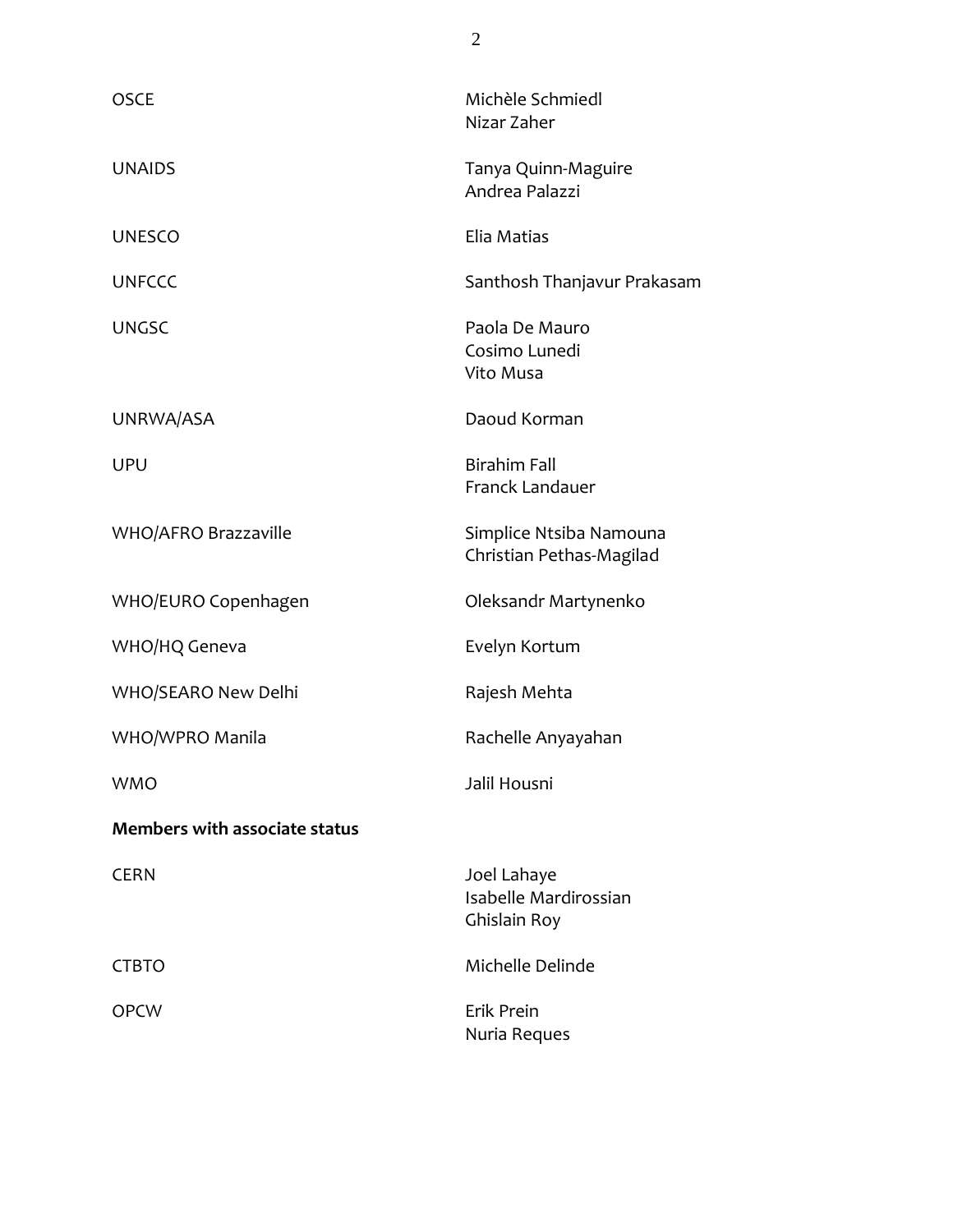#### **Federation with consultative status**

EMBL **Ayesha Asif** Thomas Heinzmann

#### **Guest**

UNIDO Dagmar Diaz Costanti Muge Dolan Steven Eales

#### **Adoption of the agenda (Agenda item 1)**

- 1. The Standing Committee (SC) approved the following agenda:
	- 1. Adoption of the agenda
	- 2. Election of the rapporteur
	- 3. Update from members regarding their parental leave policies (FICSA/C/72/HRM/1)
	- 4. Update on whistleblowing seminar held in Geneva, 15 November 2018
		- Report of the Working Group
	- 5. Review of the differences relating to conditions for dismissal through the performance appraisal/assessment/evaluation (FICSA/C/70/D/5 and FICSA/C/71/HRM/1)
	- 6. Increase in use of non-staff contracts and the effect on the UN system (FICSA/C/71/HRM/4)
	- 7. Telecommuting policies of organizations (FICSA/C/72/HRM/3)
	- 8. Mobility incentives
	- 9. FICSA survey on alternative working arrangements (FICSA/C/72/HRM/2/Rev.1)
	- 10. Implementation of the CEB model policy on sexual harassment (policy)
	- 11. Guidelines for organizations in crisis (FICSA/C/71/HRM/5)
	- 12. What to expect when an organization 're-organizes': **SC members are requested to provide their practical experience**
	- 13. Update on training given in 2018
	- 14. Requests for training
	- 15. Other business
	- 16. Nomination of Standing Committee officers and core group members

#### **Election of the rapporteur (Agenda item 2)**

1. The Standing Committee (SC) elected Jesús García Jiménez (ILO ITC) as rapporteur.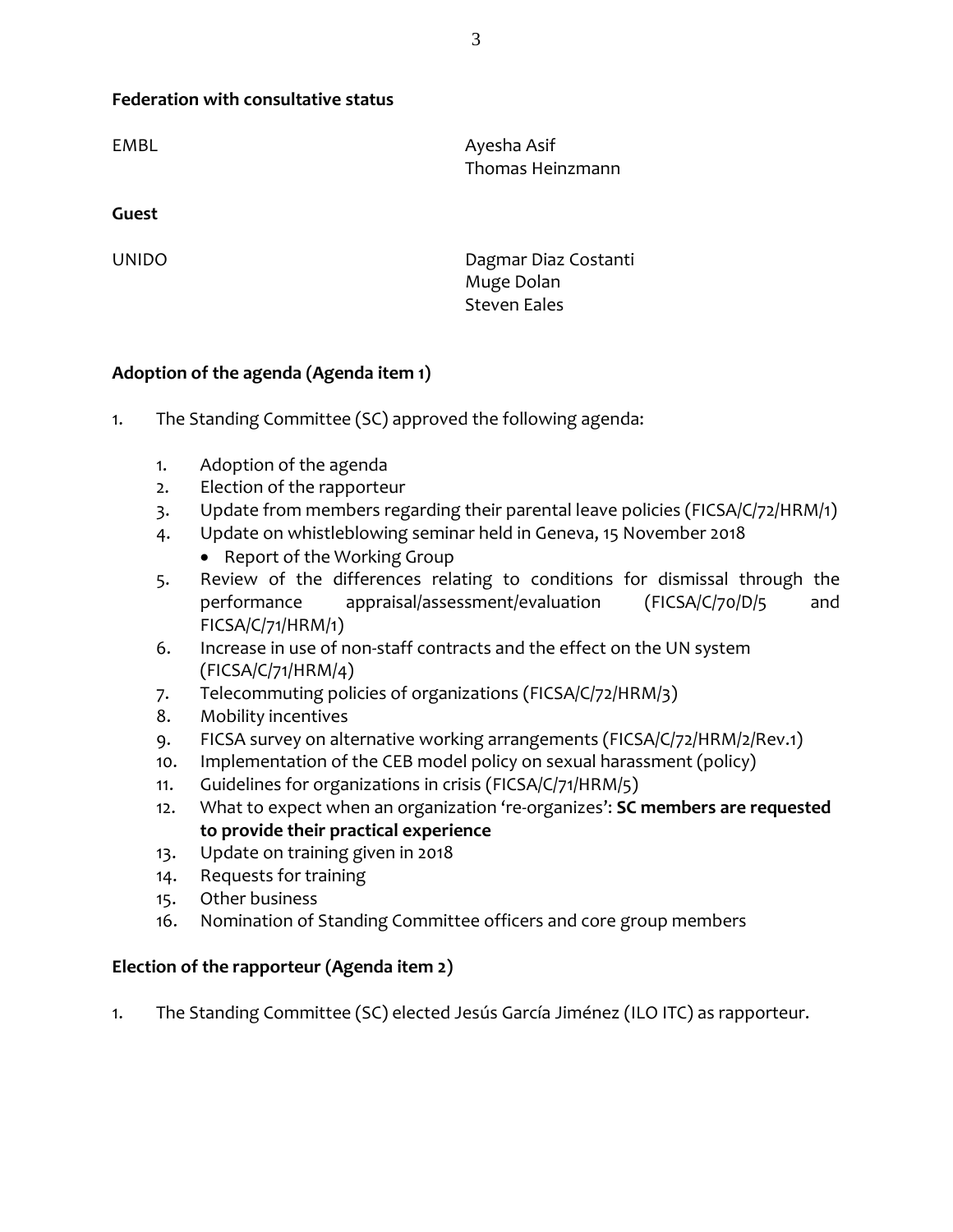#### **Update from members regarding their parental leave policies (FICSA/C/72/HRM/CRP.2) (Agenda item 3)**

2. The Chair informed the SC that the compendium had been made available on the FICSA website for use by the membership.

## **Update on whistleblowing seminar held in Geneva, 15 November 2018**

### **• Report of the Working Group (Agenda item 4)**

3. A presentation was given by the Vice Chair of the working group on the work that was done in 2018. There was also a presentation regarding the workshop that took place in November 2018 in Geneva. The participants of the workshop discussed two important concepts: whistle-blowing and retaliation, plus the important role of independent investigation. The training also highlighted that some UN organizations did not yet have a whistle-blower protection policy.

4. The SC addressed an issue raised by one staff association in which some embassies were requesting a list of names of their nationals working in UN organizations. The Staff Association was concerned about the safety of some staff who might be targets on account of their status (refugees). It was asked whether requesting such lists of names was normal practice. In the course of the discussion, it became clear that that it is in fact practice for embassies to receive lists of names of those staff members who were their own nationals. It was clear, however, that such lists were not routinely provided to all embassies in general.

**The Standing Committee recommended that the Working Group, established at the 70th session, continue with its mandate in 2019: (a) Prepare a template of common policies that the SC could share at the 73rd session of the FICSA Council; (b) Look into the establishment of a platform for FICSA members to facilitate the sharing of lessons learned, best practices and successes; (c) Develop a questionnaire to send to the membership so that an inventory of current whistleblowing policies could be compiled; (d) Investigate whether the General Data Protection Regulation was being applied to the UN; and (e) Develop a resolution on whistleblowing protection in the UN Common System for the review of the SC at the 73rd FICSA Council .**

**The Standing Committee also recommended that the FICSA Executive Committee (a) advocate in all relevant bodies that the definition of "retaliation" be broadened in order to include any action or lack thereof that could harm persons who disclose or contribute to the disclosure of misconduct/wrongdoing; (b) Strongly advocate that, in line with the duty of care of all UN organizations, any whistle-blower protection policy should apply to both serving and former UN staff members, as well as so-called "non-staff"; (c) Promote training for staff representatives on the topic of whistle-blower protection in line with applicable UN policies; and (d) Take the lead in the creation of a cross-federation whistle-blower protection task force in order to encourage dialogue and information-sharing among the staff associations and ascertain the best practices across the UN system.**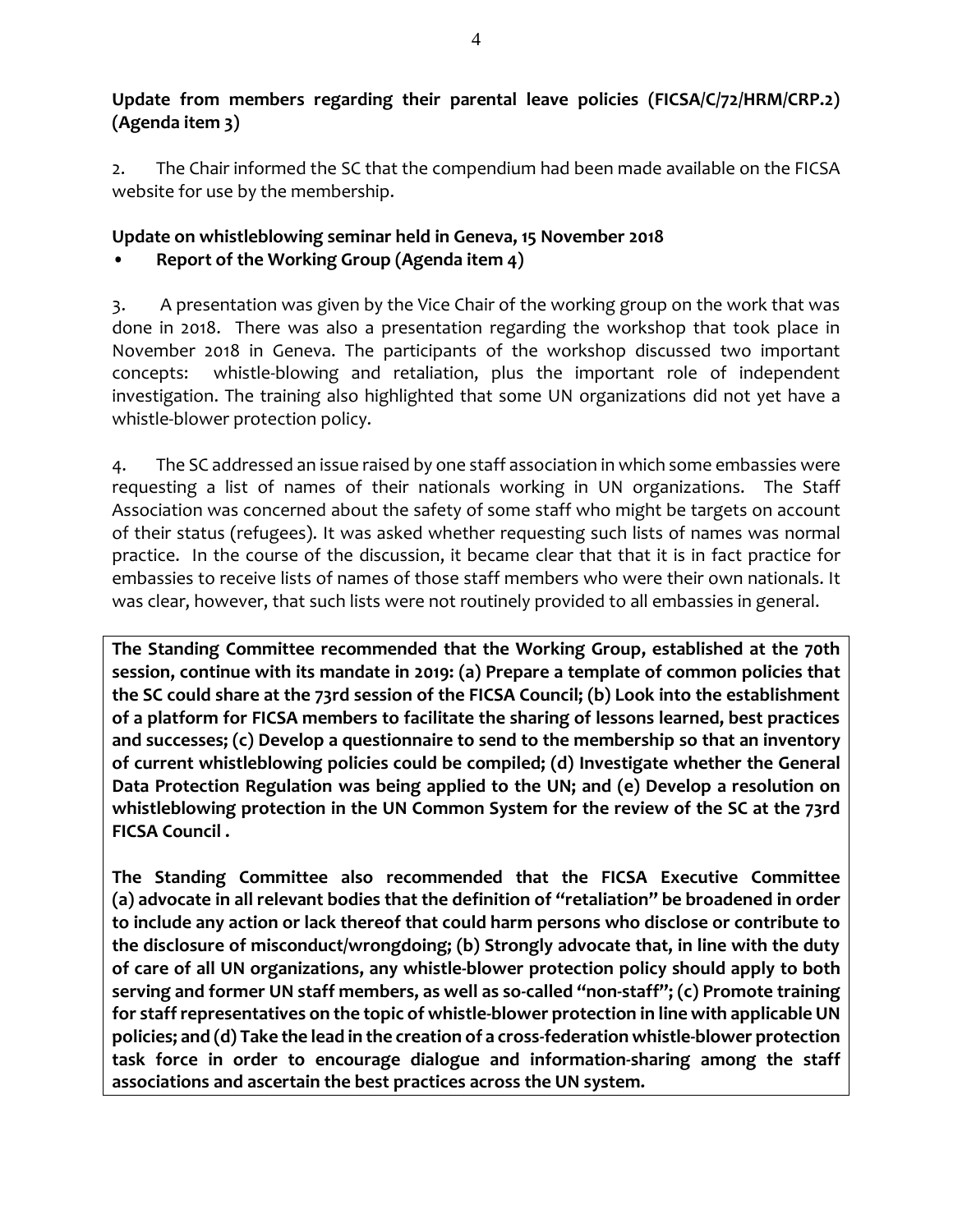**Review of the differences relating to conditions for dismissal through the performance appraisal/assessment/evaluation (FICSA/C/70/D/5 and FICSA/C/71/HRM/1) (Agenda item 5)**

5. The SC noted that the wording used in performance appraisal/assessment/evaluation policies in some organizations allowed for 'personality driven' implementation and dismissal of staff. There continues to be no uniform system throughout the organizations. This made it difficult for staff representatives to safeguard those undergoing performance improvement plans. The SC noted that although information was available on the FICSA website, it might not be easily understood. The SC encouraged those Staff Associations that had not already done so to share with the FICSA Secretariat their conditions for dismissal through the performance appraisal/assessment/evaluation policies so that the Secretariat could compile a compendium for reference for Staff Associations to use when reviewing current policies or establishing new ones.

**The Standing Committee recommended that FICSA Executive Committee compile and evaluate the information it had received on conditions for dismissal via the performance appraisal/assessment/evaluation and provide the FICSA membership clear and concise recommendations on best practices.**

#### **Increase in use of non-staff contracts and the effect on the UN system (FICSA/C/71/HRM/4) (Agenda item 6)**

6. The SC had a lively discussion on the issue and recognized that there was a need to have a strategy that FICSA could use with regard to 'non-staff' contracts and their impact on staff employment. It was noted that there was no clear unified definition of 'non-staff' and their rights and benefits, if any. The SC also noted that 'non-staff' was a very broad term which touched on many issues such as access to justice, privileges and benefits and pension plans. Therefore, the SC decided that a Working Group should be established to address those issues as well as any other relevant matters identified by the Working Group.

**The Standing Committee recommended that a Working Group be formed to address the implications on staff employment of 'non-staff' contracts by organizations. The Working Group should report their findings to the 73rd FICSA Council. The Standing Committee recommended that the Working Group be constituted as follows: Chair: Jesús García Jiménez (ILO/ITC), Vice Chair: Diab El-Tabari (UNRWA/ASA)**

**Core members: Marina Appiah (WHO/HQ Geneva), Oleksandr Martynenko (WHO/EURO Copenhagen), Santhosh Thanjavur (UNFCCC), Mamouna Simplice Ntsiba (WHO/AFRO Brazzaville), Vito Musa (UN), Amani El-Sheikh (UNESCO/STU Cairo).**

#### **Telecommuting policies of organizations (FICSA/C/72/HRM/3) (Agenda item 7) AND FICSA survey on alternative working arrangements (FICSA/C/72/HRM/2/Rev.1) (Agenda item 9)**

7. The SC discussed the topic and shared the various practices throughout the organizations. It was again noted that some organizations had well-defined family friendly teleworking policies and practices, whereas others had very restrictive practices.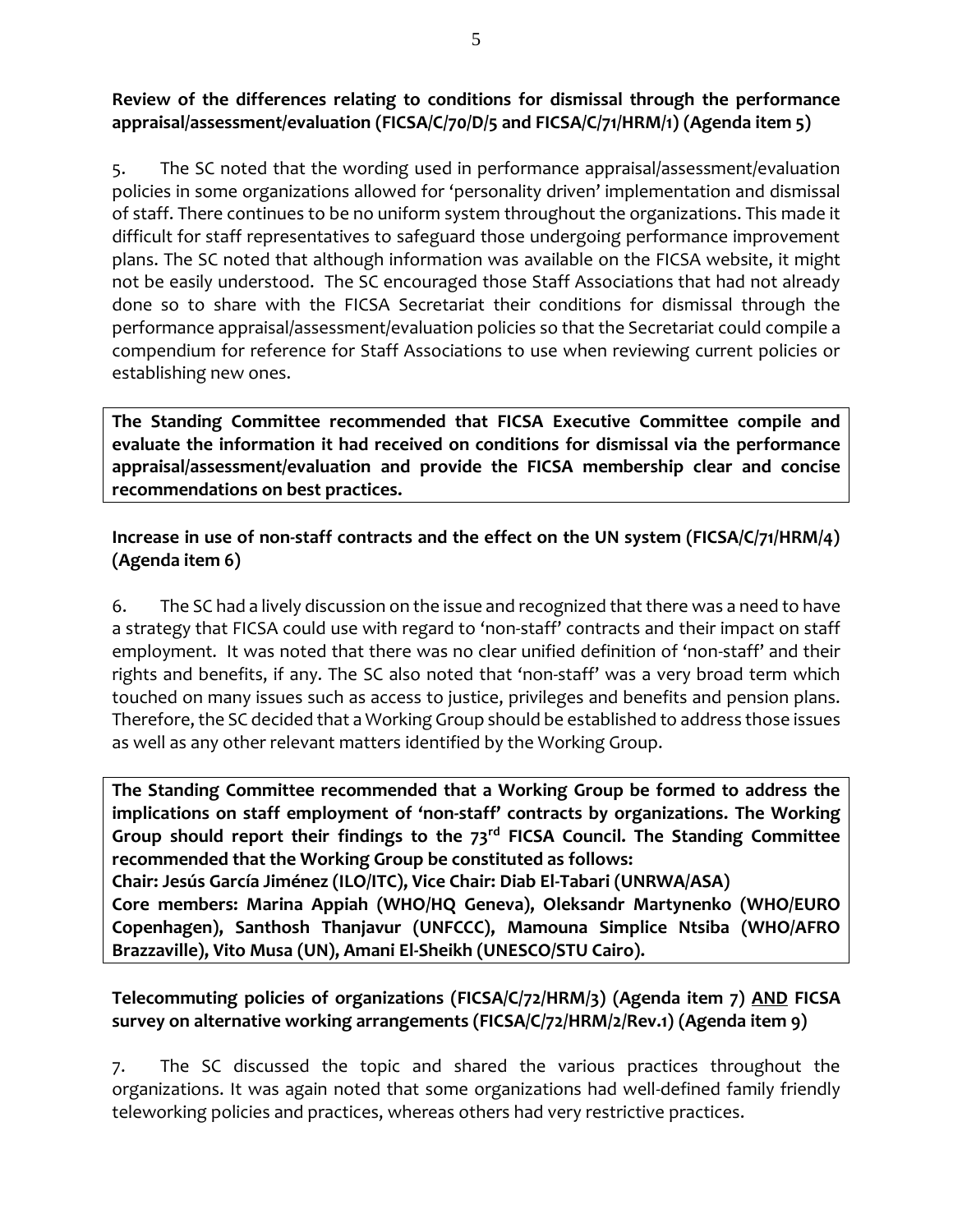8. The various alternative working arrangements and their impact on staff in organizations were also shared. It was noted that in some organizations, staff that availed themselves of part-time work were penalized with low rated evaluations, although they worked longer hours than they were being paid for.

9. It was mentioned that there were guidelines and best practices available in both documents *FICSA/C/72/HRM/3* and *FICSA/C/72/HRM/2/Rev.1.* However, more information was needed.

**The Standing Committee recommended that the FICSA Secretariat request, once again, the membership to provide information on any policies or practices relating to compressed working schedules. In providing the information, it requested that the membership also provide details on how their policies and practices were negotiated with their respective managements and implemented thereafter.**

#### **Mobility incentives (Agenda item 8)**

10. The SC discussed the difference between mandatory mobility and voluntary mobility. Most of the discussion focused on possible incentives that would encourage staff to move among the different duty stations when mobility was mandatory. The prevailing practices in various organizations were shared. It was noted that the ICSC had recommended that a financial incentive be used by organizations where mobility was mandatory. The exact amount was not yet clear.

11. Other incentives mentioned during the discussion included: promotion possibilities, use of extra-budgetary funds rather than regular budget funds in order to retain the right to return to the original post and transfer to other UN organizations.

12. There was also a discussion on how to ensure that mobility policies and their implementation did not negatively affect staff.

13. There was also a general perception that mandatory mobility was being used as a tool in downsizing exercises in some organizations.

#### **Implementation of the CEB model policy on sexual harassment (policy) (Agenda item 10)**

14. A report was presented by UNAIDS which described their analysis of the model policy (Annex). The SC noted that the CEB model was a good starting point for any organization but would be strengthened were the recommendations in the Annex incorporated.

#### **Guidelines for organizations in crisis (FICSA/C/71/HRM/5) (Agenda item 11)**

15. The Chair drew the SC's attention to the guidelines for those staff associations whose organizations were in crisis that the FICSA Executive Committee had made available on the website.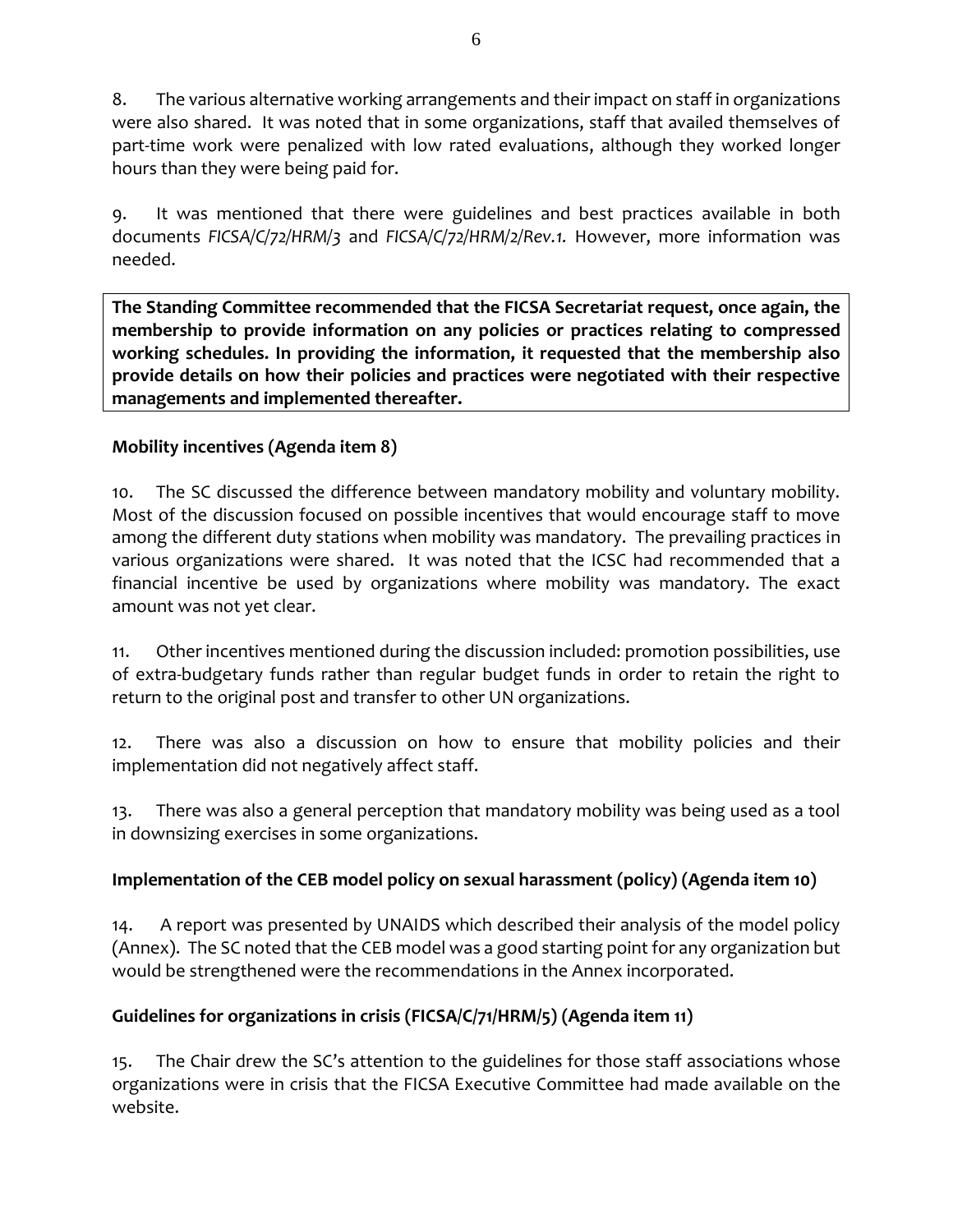**What to expect when an organization 're-organizes': SC members are requested to provide their practical experience (Agenda item 12)**

16. The staff associations whose organizations had undergone a re-organization shared their experiences. It was clear that staff associations/unions play a key role in keeping the anxiety levels of staff to a minimum. It was noted that the experiences of the staff associations in each organization varied. The SC would thus recommend gathering more information from the membership.

17. The SC also noted that the impact on staff of the ongoing UN Reform was unclear.

**The Standing Committee recommended that the FICSA Secretariat request that those staff associations/unions whose organizations that had gone through a re-organization that had had an impact on staff, share their experience, their role and include any steps taken to ensure transparency in the process, and compile a compendium to upload on to the website for membership reference.** 

**The Standing Committee also recommended that FICSA Executive Committee keep abreast of the UN Reform and its impact on organizations and brief the FICSA Membership at the 73rd FICSA Council.**

#### **Update on training courses given in 2018 (Agenda item 13)**

18. All the training courses requested had been conducted.

#### **Requests for training (Agenda item 14)**

19. Other organizations prepared to host trainings: OPCW, ITU

**The Standing Committee recommended that the following training courses be conducted in 2019:** 

- **(a) Workshop on whistle-blowing issues for Africa and Europe (WHO/AFRO) (WHO/HQ);**
- **(b) Job classification (WHO/WPRO);**
- **(c) Strategy for successful organizational change (SCBD);**
- **(d) Communication and negotiation skills (CTBTO);**
- **(e) Training on the rights of staff during a re-organization (UNFCCC) (WMO).**

**The Standing Committee also recommended that the FICSA Executive Committee explore the possibility of developing an Active Bystander Intervention training course.**

#### **Nomination of Standing Committee officers and core group members (Agenda item 13)**

20. Lisa Villard (IAEA) was nominated as Chair and Marina Appiah (WHO/HQ Geneva) and Jesús García Jiménez (ILO/ITC Turin) as Vice-Chairs.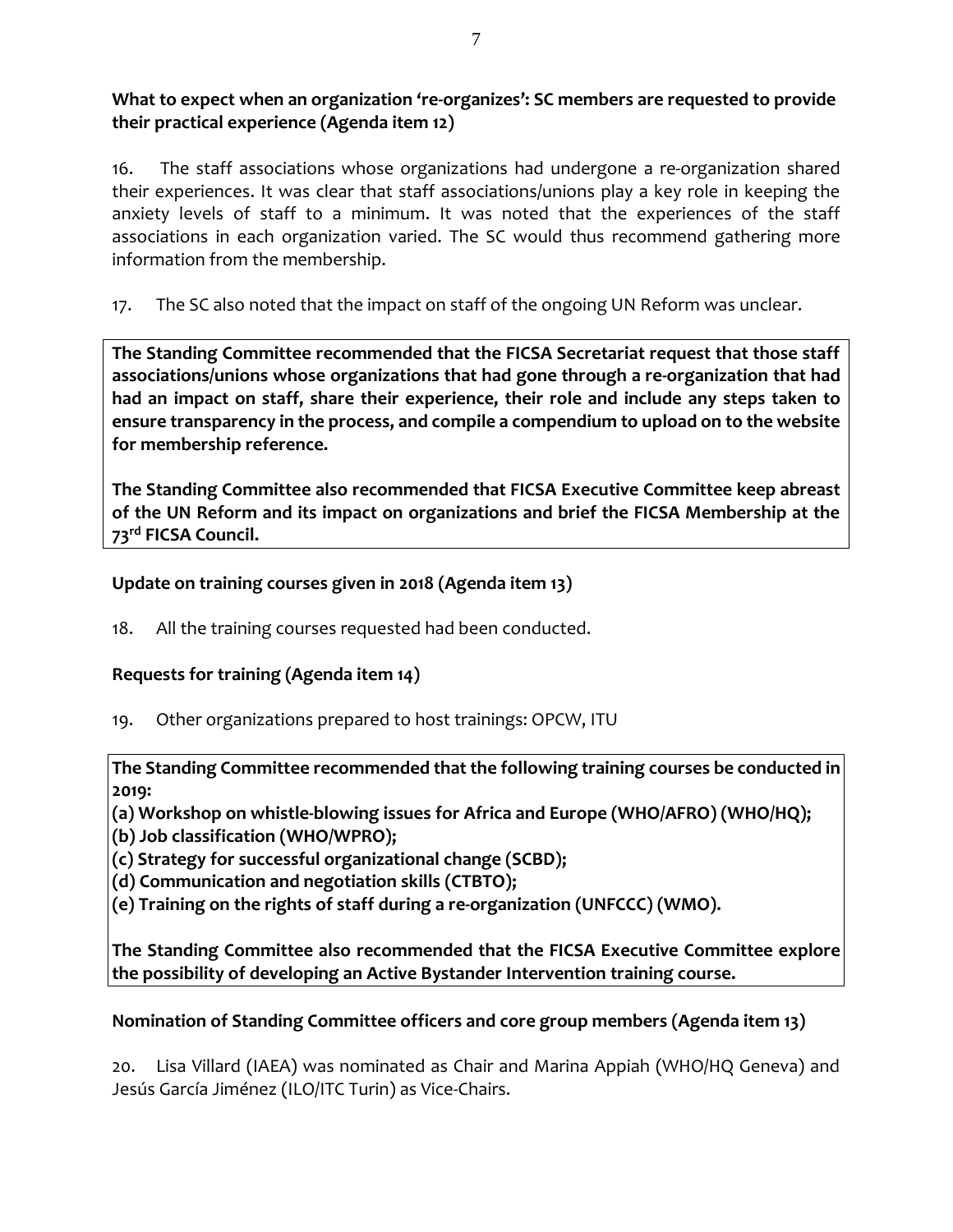21. The following participants were nominated as core group members:

Susan Murray (FAO/WPF-UGSS) Birahim Fall (UPU) Ambretta Perrino (UNFCCC) Veronique Allain (SCBD) Nuria Reques (OPCW) Tanya Quinn-Maquire (UNAIDS) Michelle Delinde (CTBTO) Viera Seben (ICAO) Simplice Ntsiba (WHO/AFRO Brazzaville) Christian Pethas (WHO/AFRO Brazzaville) Tamara Vassilissin (IMO) Cecile Le Duc (IARC) Ritesh Singh (WHO/SEARO New Delhi)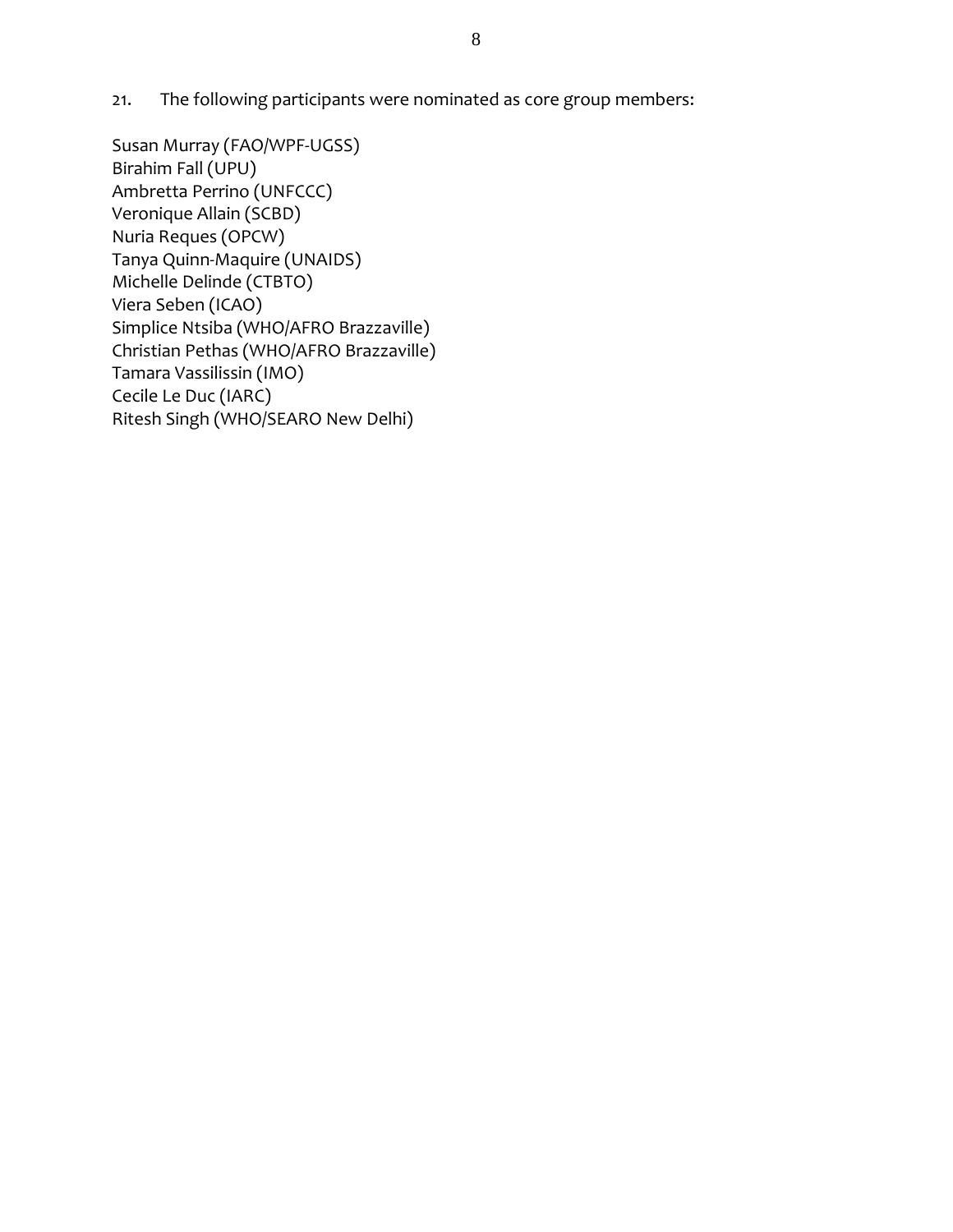#### **Annex**

#### **The UNAIDS Secretariat Staff Association Analysis of the CEB Model Policy on Sexual Harassment as presented to the FICSA Standing Committee on Human Resource Management**

The UNAIDS Secretariat Staff Association is advocating for a policy on the prohibition of harassment, sexual harassment, discrimination and abuse of authority (rather than for a separate policy on sexual harassment). This is because we believe that all these issues have similar root causes (e.g. inequality of power) and they need similar responses. We are also concerned that having separate policies for harassment and sexual harassment might make it difficult for staff members to navigate the system resulting in different processes to follow.

We would hope to adapt the good provisions of the CEB Task Force model policy to an omnibus policy. These include the following:

- $\circ$  Provisions which make it clear that there is not requirement to directly confront the harasser, particularly where disparity in power or status may lead to vulnerability or retaliation.
- o Removing the emphasis on informal processes as the primary resolution method for sexual harassment (or any form of harassment, discrimination or abuse of authority).
- o Removal of deadline to file allegations of harassment.
- o Enabling the examination of anonymous complaints of (sexual harassment).
- o Improved screening of complaints to ensure that none are improperly rejected because of incomplete information without comprehensive efforts being taken to secure relevant information.
- o Improved protective measures that may be implemented on an interim basis to support affected individuals and to ensure the integrity of an investigation.
- o Improved access to guidance and advice for affected individuals.

We do not believe, however, that all the provisions of the CEB model policy represent an improvement to existing policies. We believe we should aim for a truly transformative policy and not be limited by budgetary constraints or existing legal frameworks that are currently in place across the UN system. For example:

o The model policy states that "reports of sexual harassment can be made by any person, irrespective of whether the person reporting has any contractual status with the entity and that non-staff personnel will also be held to account for sexual harassment". However, this broad statement of scope is undermined by language such as *"non-staff personnel shall be covered to the extent applicable under the entity's policies and practices"* throughout the model policy. Current policies and practices do not generally provide adequate protection to non-staff personnel (interns, volunteers, consultants, vendors, etc.), no access to psycho-social support, information and advice on the reporting options, legal advice.